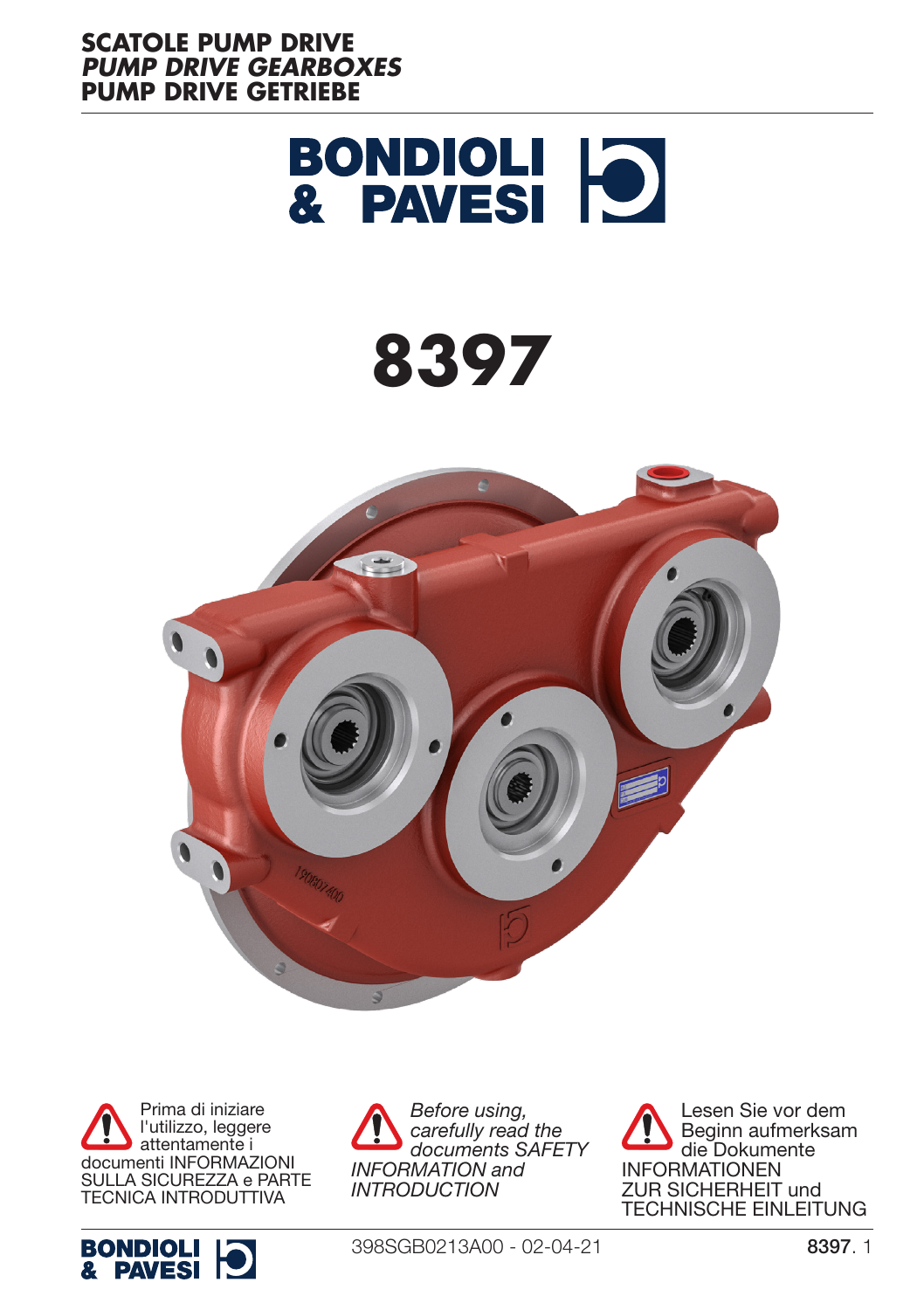# **8397**



398SGB0213A00 - 02-04-21

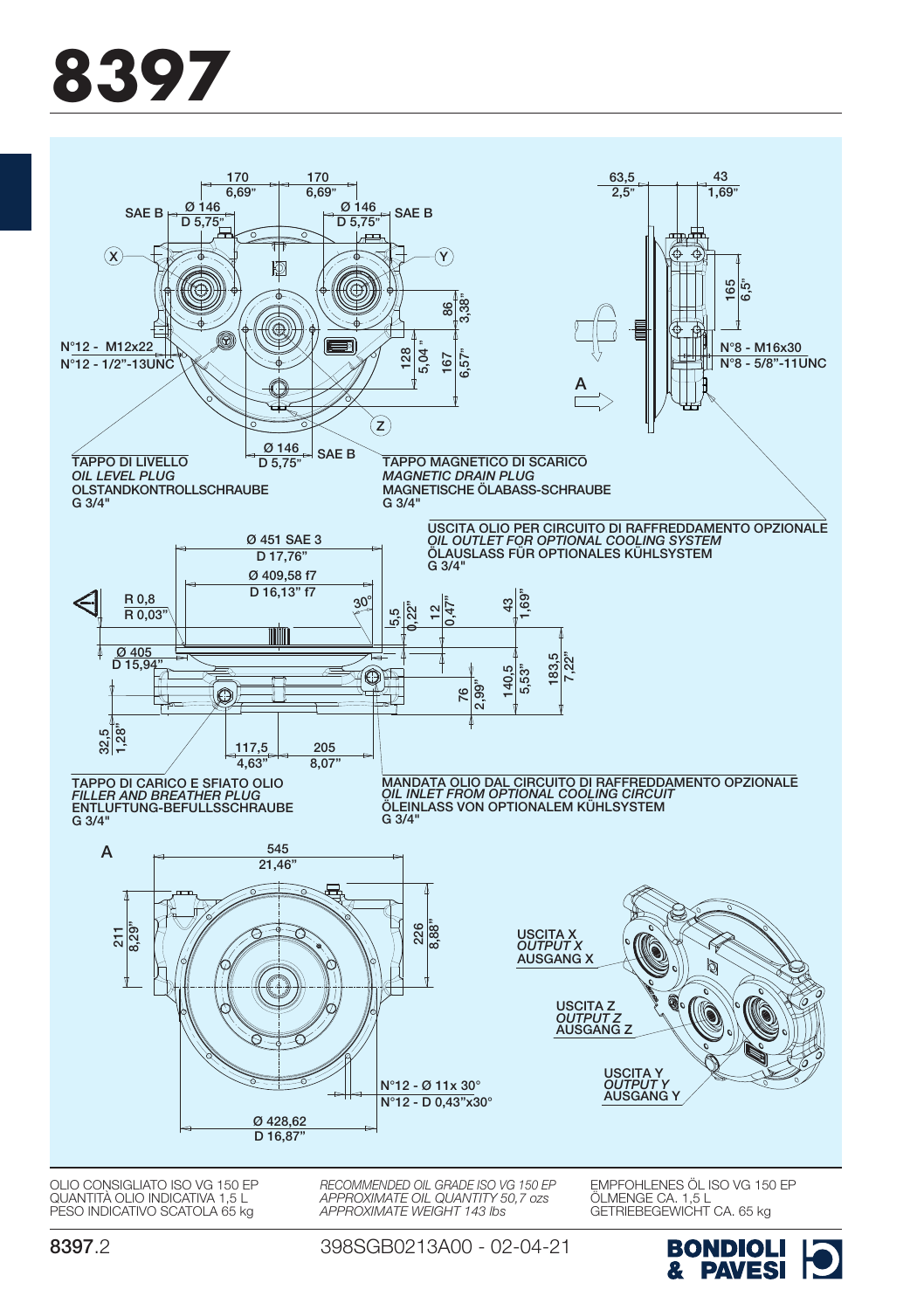

| <b>RAPPORTO</b><br>RATIO<br><b>VERHÄLTNIS</b> | <b>INGRESSO</b><br><b>INPUT</b><br><b>EINGANG</b><br>P<br>M |              |                    | <b>USCITA</b><br><b>OUTPUT</b><br><b>AUSGANG</b><br>M |                | CODICE<br><b>RAPPORTO</b><br>RATIO CODE | <b>MONTAGGIO</b><br>ARRANGEMENT<br><b>MONTAGE</b> |
|-----------------------------------------------|-------------------------------------------------------------|--------------|--------------------|-------------------------------------------------------|----------------|-----------------------------------------|---------------------------------------------------|
|                                               | $min-1$                                                     | kW<br>(CV)   | N·m<br>$(in - lb)$ | $min-1$                                               | N·m<br>(in·lb) | ÜBER-<br><b>SETZUNG</b>                 |                                                   |
| 1:1,31                                        | 2200                                                        | 170<br>(231) | 738<br>(6535)      | 2892                                                  | 561<br>(4971)  | 131                                     | 2892 rpm<br>2200 rpm<br>2892 rpm                  |

#### EINGANG *INPUT* INGRESSO



#### PUMPENANSHLUSS *PUMP ATTACHMENTS* ATTACCHI POMPA



### B 12/24 Z14 Ø 101,6  $\frac{10}{2}$ Ø 108,6 D 4,28"  $SAE B$ 40 1,57"  $\frac{16}{5}$   $\frac{13}{5}$  $\frac{8}{2}$ <u>ال</u>